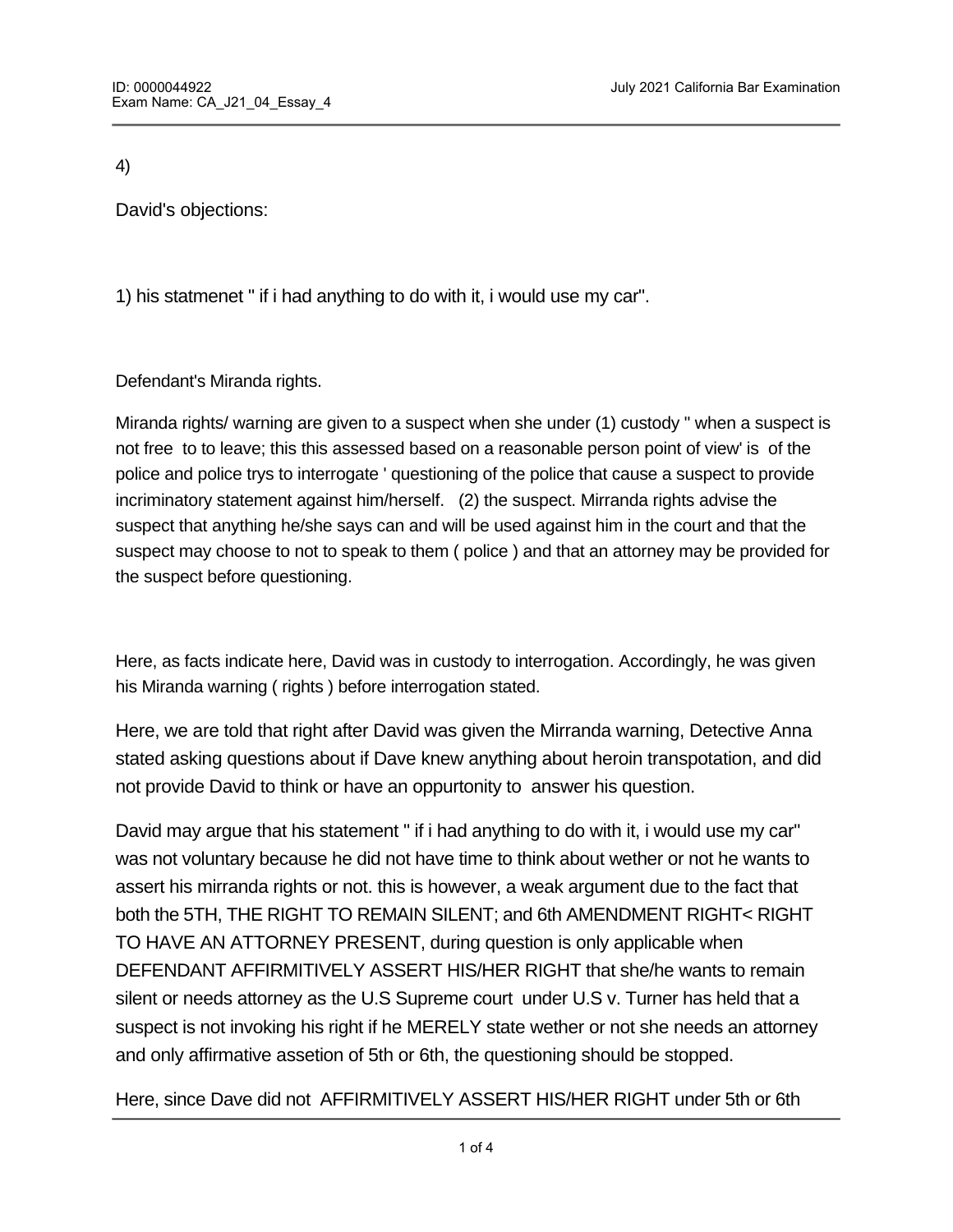amendment, his subsequest statement would be ADMISSIBLE in the court and could also be used for impeachment puroses.

2) The text message that stated " the heroin is in the trunk, deliver it to the warehouse.

Was the traffic stop by officer baker legal?

We are told that the detective gave a description of David's car to all polcie officers, after Dave's statement that if i hadanything to do with it , i would use my car and that officer baker followed Dave's car to see if the driver would do anything that could jutify stopping the car.

The courts have held that pretext stops are legal and valid, and the fact t Baker was following him and hopping Dave making a traffice violation violated Dave's rights. Thus, the stop was valid becasue " becasue officer baker seen Dave "ran a light.

Dave cannot argue that becasue of the nature of stop " pretext" type of stop, and hoping for Dave to make a traffic violation, Office's baker's stop was not valid since Dave comitted an offense, here ' running a red light and thus, officer baker was within his right when he stoped David car.

Was ordering Dave out of the car valid?

It has been long established that when a driver committing a traffic violation and subsecutely she is stopped by the police, the police can legally ask the drive and EVEN THE PASSANGER ( which is not a case here, as it appears that Dave was driving his car alone and noone was with him at the time, officer baker stopped his car.

Thus, officer's baker's ordering dave to exit from his car was both legal and valid.

Was pat-down search of David valid?

In order for officer baker to be able to pat-down Dave, he must have a reasonable suspicion that Dave has commited a crime or is about to commiting a crime. Here, Ofiicer

Baker originally stopped Dave due to a traffic violation which in itself would not allow his to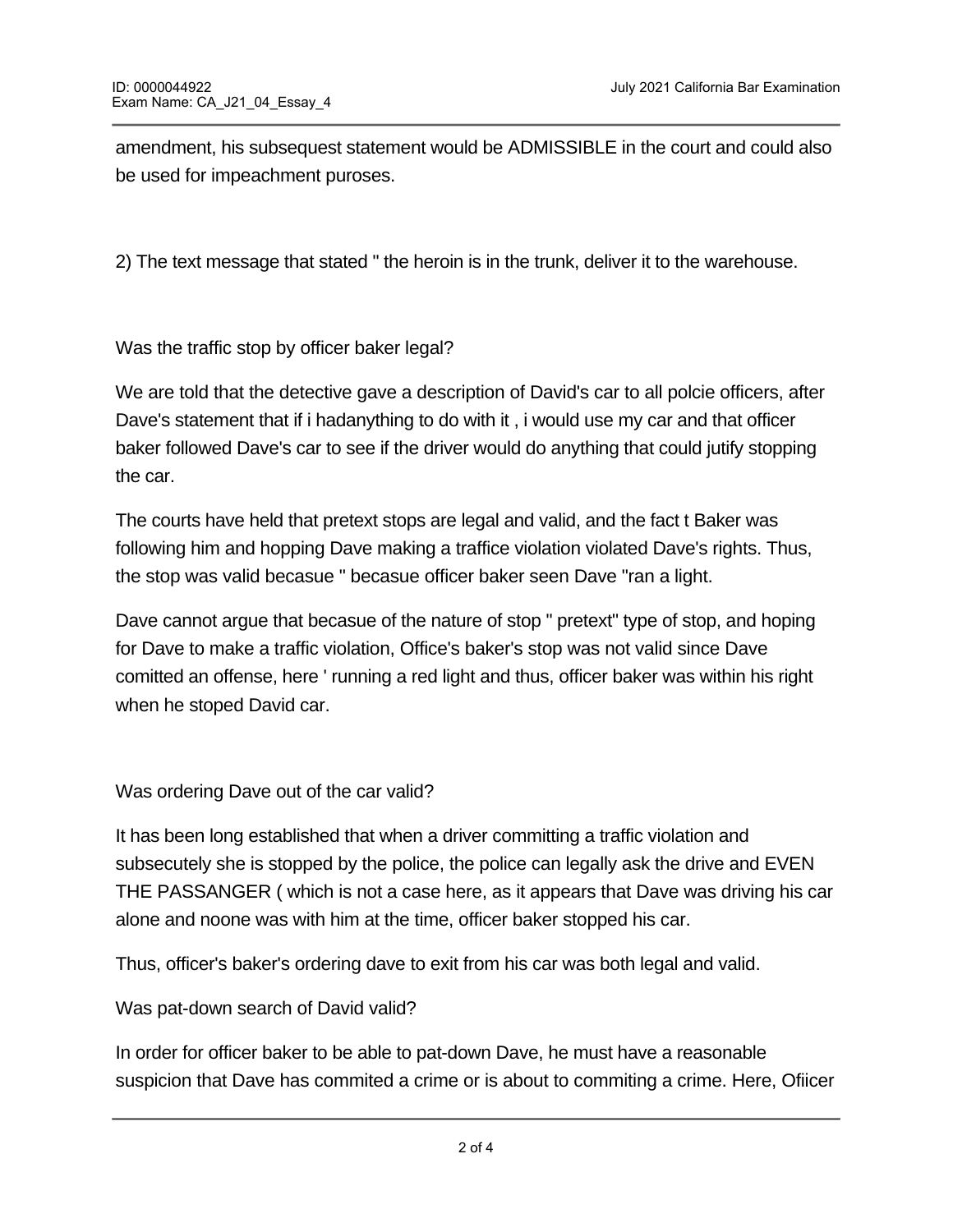Baker originally stopped Dave due to a traffic violation which in itself would not allow his to pat-down, unless for officer's safety. Baker will argue that pat-down search of David was valid becasue he was told that Dave and his car was believed to be involved in transporing heroin and becasue of the nature of the information provide, Officer baker was within his right when he performed the pat-down search on Dave. He will further argue that the information ( tranporting heroin ) carries a risk that the persons invloved might be armed and that pat- down was legal for his safety.

The court will likely agree with the state's argument, in this case, specially no facts indicate here that officer baker perform pat-down for purpose or investigating heroin transportation, which in that case , could have given Dave an argument to make the patdown invalid.

Was removing Dave's cellphone from his pocket and subsequently "clicking on the icon" valid. If so did it constitute a search?

Search incident of arrest.

A police officer may search suspects pocket after he lawfully arrested and any illegal objects' contraband found as a result may be admissible to the court.

Here, Dave was not arrested and rather only pat-down by officer baker. It would be argue that because of his safety he was allowed to search Dave's pockets or to remove its contents from his pocket, eventhough Dave was not arrested Yet.

However, Officer's baker's actions of TURNING the cellphone and Clicking on the ICON " to read the test , would be considered a search.

## WARRANTLESS SEARCH OF DAVE's cell phone

a search occurs where someone has an expentation of privacy and police conduct a search. Here, Dave will argue that his expentation of privary in his cell phone was at the highest and by turning his cell and clicking on the text message Icon Office, baker conducted a search on his cell phone.

Officer's baker's actions could have been justified if HE HAD A WARRANT allowing him to search Dave's cell phone " or if he HAD a PROBABLE CAUSE to search the phone. Here,

 $D$  only committed a traffice of traffice of the might be involved in that he might be involved in  $\mathcal{L}$